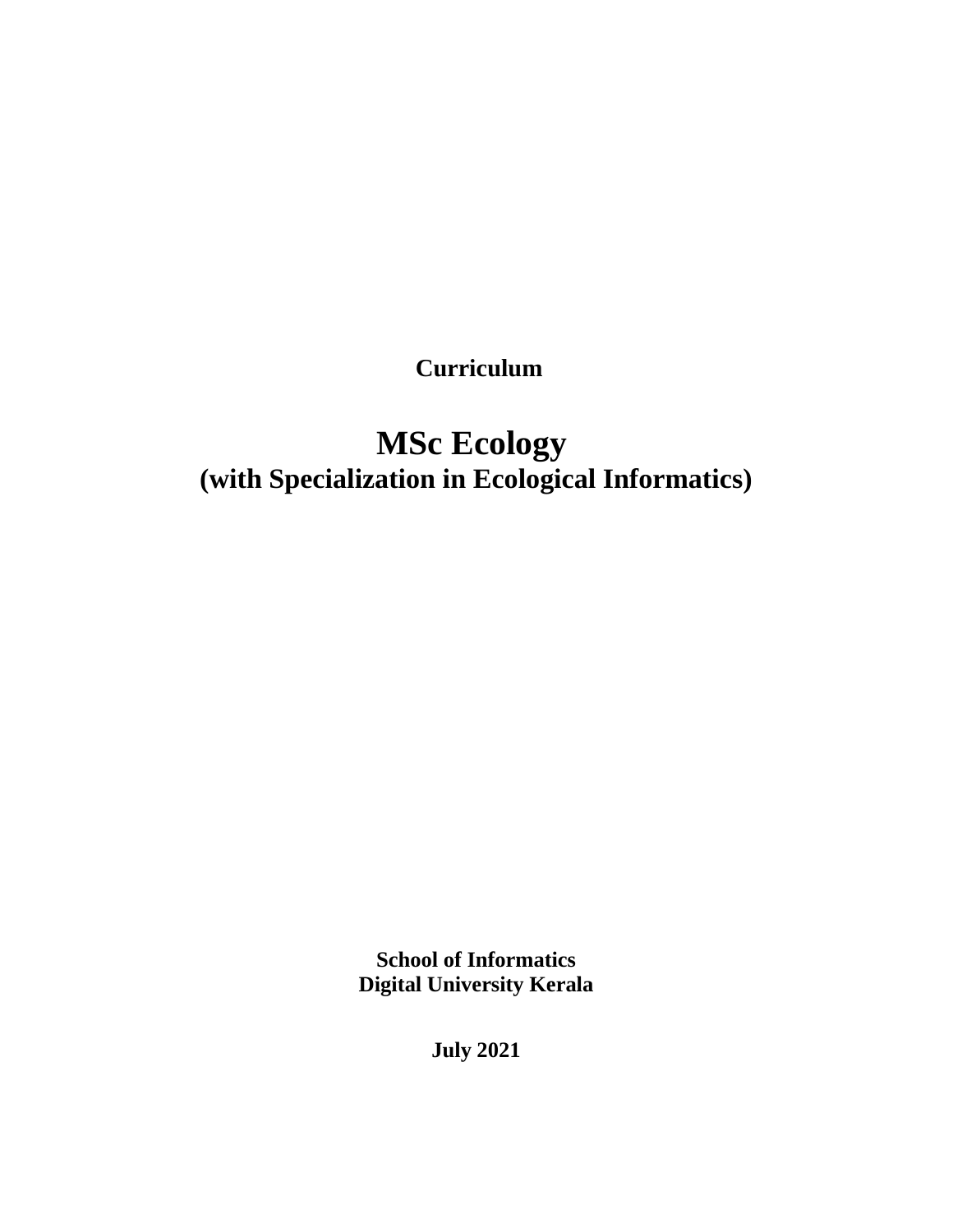| <b>Semester I</b> |
|-------------------|
|-------------------|

|                 | <b>SNo Course Name</b>               |             |     | Level   Lecture | <b>Tutorial</b> | <b>Practical</b> | <b>Total</b><br><b>Credit</b> | <b>Instructional</b><br>time /Week<br>(Hrs) |                   |
|-----------------|--------------------------------------|-------------|-----|-----------------|-----------------|------------------|-------------------------------|---------------------------------------------|-------------------|
|                 |                                      | Category    |     |                 |                 |                  |                               |                                             | <b>Assessment</b> |
|                 | Digital Access for Community         |             |     |                 |                 |                  |                               |                                             |                   |
|                 | Empowerment                          | U. Core     | 200 | 10              | 10              |                  |                               |                                             |                   |
| $\overline{2}$  | Fundamentals of Ecology              | P. Core     | 300 | $\overline{2}$  |                 |                  |                               |                                             | CE &WE            |
| 3               | <b>Ecological Statistics: I</b>      | P. Core     | 300 |                 |                 |                  |                               |                                             | CE &WE            |
|                 | Environmental Data and Information   |             |     |                 |                 |                  |                               |                                             |                   |
| $\vert 4 \vert$ | Management                           | P. Core     | 300 |                 |                 |                  |                               |                                             | CE &WE            |
| 5               | Introduction to computer programming | P. Core     | 200 |                 |                 |                  |                               |                                             | CE &WE            |
| 6               | Mathematical Thinking in Ecology     | P. Elective | 200 |                 |                 |                  |                               |                                             | CE,TP&VV          |
|                 | <b>Essential Biology</b>             | P. Elective | 200 |                 |                 |                  |                               |                                             | CE, TP&VV         |
|                 | <b>TOTAL</b>                         |             |     |                 |                 |                  | 21                            | 24                                          |                   |

#### **Semester II**

|                | <b>SNo Course Name</b>                                             | Category   Level   Lecture   Tutorial   Practical |     |  | <b>Total</b><br><b>Credit</b> | <b>Instructional time</b><br>/Week (Hrs) | <b>Assessment</b> |
|----------------|--------------------------------------------------------------------|---------------------------------------------------|-----|--|-------------------------------|------------------------------------------|-------------------|
|                | Digital Experience Laboratory                                      | U. Core                                           | 300 |  |                               |                                          |                   |
| $\overline{2}$ | Population, Community and Ecosystem<br>Ecology (Numerical ecology) | P. Core                                           | 300 |  |                               |                                          | $CE$ &WE          |
|                | Spatial Ecology I                                                  | P. Core                                           | 300 |  |                               |                                          | $CE$ &WE          |
| $\overline{4}$ | <b>Ecological Statistics: II</b>                                   | P. Core                                           | 300 |  |                               |                                          | $CE$ &WE          |
| 5              | Programming in Python                                              | P. Core                                           | 300 |  |                               |                                          | $CE$ &WE          |
| 6              | Biomimicry and Ecological Engineering                              | P. Core                                           | 300 |  |                               |                                          | CE &WE            |
|                | <b>TOTAL</b>                                                       |                                                   |     |  | 23                            | 25                                       |                   |